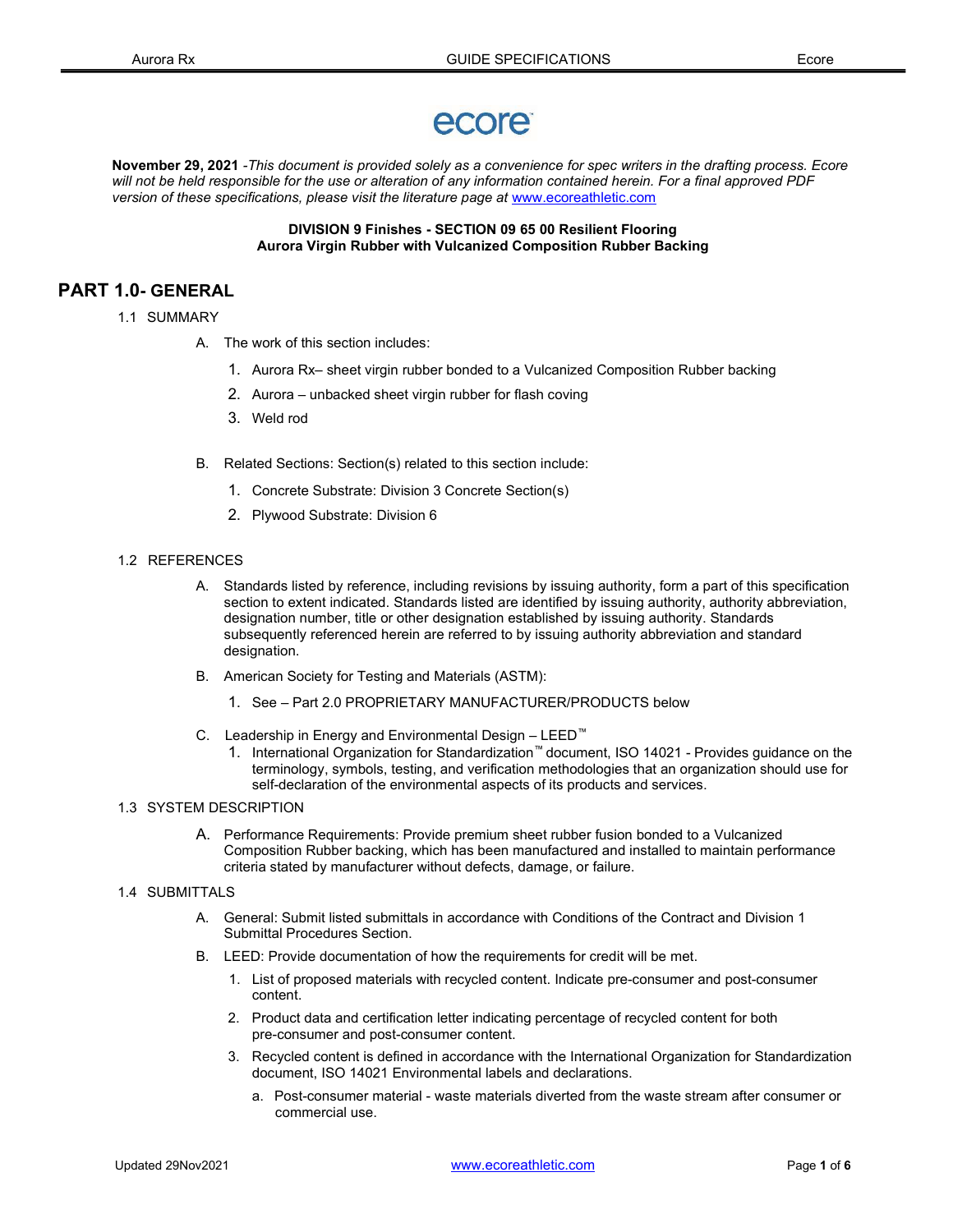- b. Pre-consumer material materials diverted from the waste stream during the manufacturing process. Excluded are regrind, rework, and scrap.
- C. Product Data: Submit product data, including manufacturer's guide specifications product sheet, for specified products.
- D. Shop Drawings: Submit shop drawings showing layout, profiles and product components, including anchorage, accessories, finish colors, patterns, and textures.
- E. Samples: Submit selection and verification samples for finishes, colors, and textures.
- F. Quality Assurance Submittals: Submit the following.
	- 1. Certificates: If required, certification of performance characteristics specified in this document shall be provided by the manufacturer.
	- 2. Manufacturer's Instructions: Manufacturer's installation instructions.

Specifier Note: Coordinate paragraph below with Part 3.5 Field Quality Requirements Article herein. Retain or delete as applicable.

- 3. Manufacturer's Field Reports: Manufacturer's field reports specified herein.
- G. Closeout Submittals: Submit the following:
	- 1. Operation and Maintenance Data: Operation and maintenance data for installed products in accordance with Division 1 Closeout Submittals (Maintenance Data and Operational Data) Section. Include methods for maintaining installed products and precautions against cleaning materials and methods detrimental to finishes and performance.
	- 2. Warranty: Warranty documents specified herein.

## 1.5 QUALITY ASSURANCE

- A. Qualifications:
	- 1. Installer Qualifications: Installer experienced in performing work of this section, who has specialized in installation of work similar to that required for this project.
		- a. Certificate: When requested, submit certificate indicating qualification.
	- 2. Manufacturer's Qualifications: Manufacturer capable of providing field service representation during construction and approving application method.

Specifier Note: Paragraph below should list obligations for compliance with specific code requirements particular to this section. General statements to comply with a particular code are typically addressed in Conditions of Contract and Division 1 Regulatory Requirements Section. Regulatory Requirements: [specify applicable requirements of regulatory agencies].

- B. Mock-Ups: Install at project site a job mock-up using acceptable products and manufacturer-approved installation methods. Obtain owner and architect's acceptance of finish color, texture and pattern, and workmanship standard. Comply with Division 1 Quality Control (Mock-Up Requirements) Section.
	- 1. Mock-Up Size: [specify mock-up size].
	- 2. Maintenance: Maintain mock-up during construction for workmanship comparison; remove and legally dispose of mock-up when no longer required.
	- 3. Incorporation: Mock-up may be incorporated into final construction upon owner's approval.
- C. Pre-installation Meetings: Conduct pre-installation meeting to verify project requirements, substrate conditions, manufacturer's instructions, and manufacturer's warranty requirements. Comply with Division 1 Project Management and Coordination (Project Meetings) Section.
- D. Pre-installation Testing: Conduct pre-installation testing as follows: [specify substrate testing; consult with flooring manufacturer].

## 1.6 DELIVERY, STORAGE & HANDLING

- A. General: Comply with Division 1 Product Requirements Sections.
- B. Ordering: Comply with manufacturer's ordering instructions and lead time requirements to avoid construction delays.
- C. Delivery: Deliver materials in manufacturer's original, unopened, undamaged containers with identification labels intact.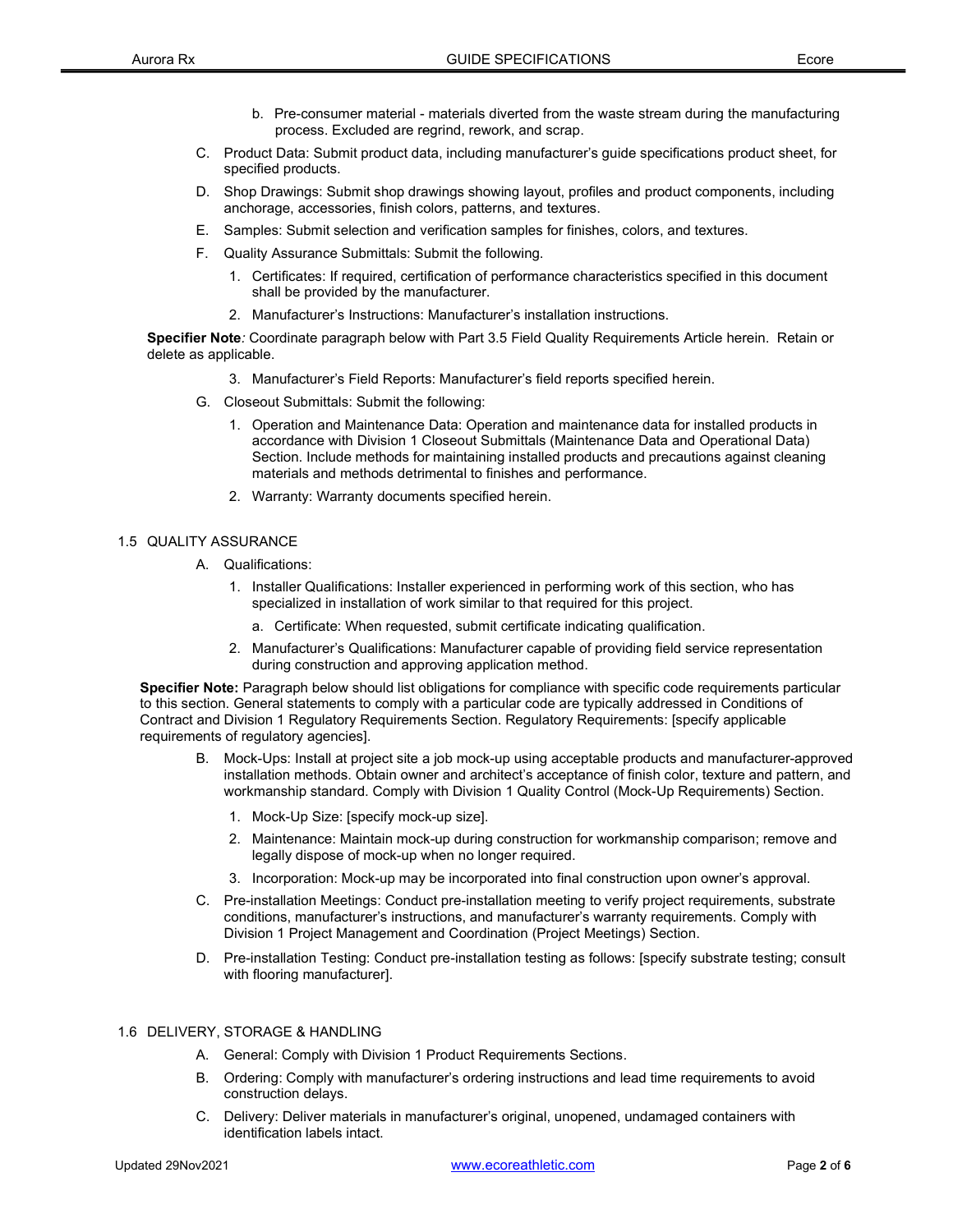D. Storage and Protection: Store materials at temperature and humidity conditions recommended by manufacturer and protect from exposure to harmful weather conditions.

# 1.7 PROJECT CONDITIONS

- A. Temperature Requirements: Maintain air temperature in spaces where products will be installed for time period before, during, and after installation as recommended by manufacturer.
- B. Field Measurements: Verify actual measurements/openings by field measurements before fabrication; show recorded measurements on shop drawings. Coordinate field measurements and fabrication schedule with construction progress to avoid construction delays.

## 1.8 WARRANTY

- A. Project Warranty: Refer to Conditions of the Contract for project warranty provisions.
- B. Manufacturer's Warranty: Submit, for owner's acceptance, manufacturer's standard warranty document executed by authorized company official. Manufacturer's warranty is in addition to and not a limitation of, other rights owner may have under Contract Documents.

Specifier Note: Coordinate paragraph below with manufacturer's warranty requirements.

1. Warranty Period: Specify 5 years commencing on Date of Substantial Completion.

- 1.9 MAINTENANCE
	- A. Extra Materials: Deliver to owner extra materials from same production run as products installed. Package products with protective covering and identify with descriptive labels. Comply with Division 1 Closeout Submittals (Maintenance Materials) Section.
		- 1. Quantity: Furnish quantity of resilient flooring units equal to [specify %] of amount installed.
		- 2. Delivery, Storage and Protection: Comply with owner's requirements for delivery, storage, and protection of extra materials.

# PART 2.0 – PROPRIETARY PRODUCTS

Specifier Note: Retain article below for proprietary method specification. Add product attributes performance characteristics, material standards, and descriptions, as applicable. Use of such phrases as "or equal" or "or approved equal" or similar phrases may cause ambiguity in specifications. Such phrases require verification (procedural, legal, and regulatory) and assignment of responsibility for determining "or equal" products.

## 2.1 PROPRIETARY PRODUCT(S)

- A. Ecore flooring
	- 1. Aurora 7mm Rx Virgin Rubber Flooring with Vulcanized Composition Rubber-Backing
	- 2. Aurora 2mm Unbacked sheet virgin rubber for flash coving
	- 3. Aurora Weld Rod

## 2.1.1 Aurora Rx 7mm

| Aurora Rx - Calendered Virgin Rubber Flooring with Vulcanized Composition Rubber-Backing                                                          |                     |                                                                                                                                                   |  |  |  |  |  |
|---------------------------------------------------------------------------------------------------------------------------------------------------|---------------------|---------------------------------------------------------------------------------------------------------------------------------------------------|--|--|--|--|--|
| A calendered virgin rubber wear layer with a factory-applied PUR system fusion bonded to 5mm of A.<br>Ecore vulcanized composition rubber backing |                     |                                                                                                                                                   |  |  |  |  |  |
| <b>Roll Dimensions</b>                                                                                                                            | Manufacturer        | 7mm; 5mm 6015H Vulcanized Composition Rubber<br>backing + 2mm virgin rubber surface layer.<br>Roll size 58 inches wide x 30 LF [1.47 M by 9.14 M] |  |  |  |  |  |
| <b>Standard Tolerances</b>                                                                                                                        | Manufacturer        | Width: $+3/4$ " - 0"; Length: $+1\%$ - 0"; Thickness: $\pm$ 0.5 mm                                                                                |  |  |  |  |  |
| <b>Static Load Limit</b>                                                                                                                          | ASTM F970           | ≤ 0.003" @ 250 lbs.                                                                                                                               |  |  |  |  |  |
| Hardness Shore A                                                                                                                                  | ASTM D2240          | >85                                                                                                                                               |  |  |  |  |  |
| <b>Force Reduction</b>                                                                                                                            | Deltec Field Tester | 11.2%                                                                                                                                             |  |  |  |  |  |
| <b>Vertical Deformation</b>                                                                                                                       | Deltec Field Tester | $1.1 \text{ mm}$                                                                                                                                  |  |  |  |  |  |
| <b>Energy Restitution</b>                                                                                                                         | Deltec Field Tester | 67.4%                                                                                                                                             |  |  |  |  |  |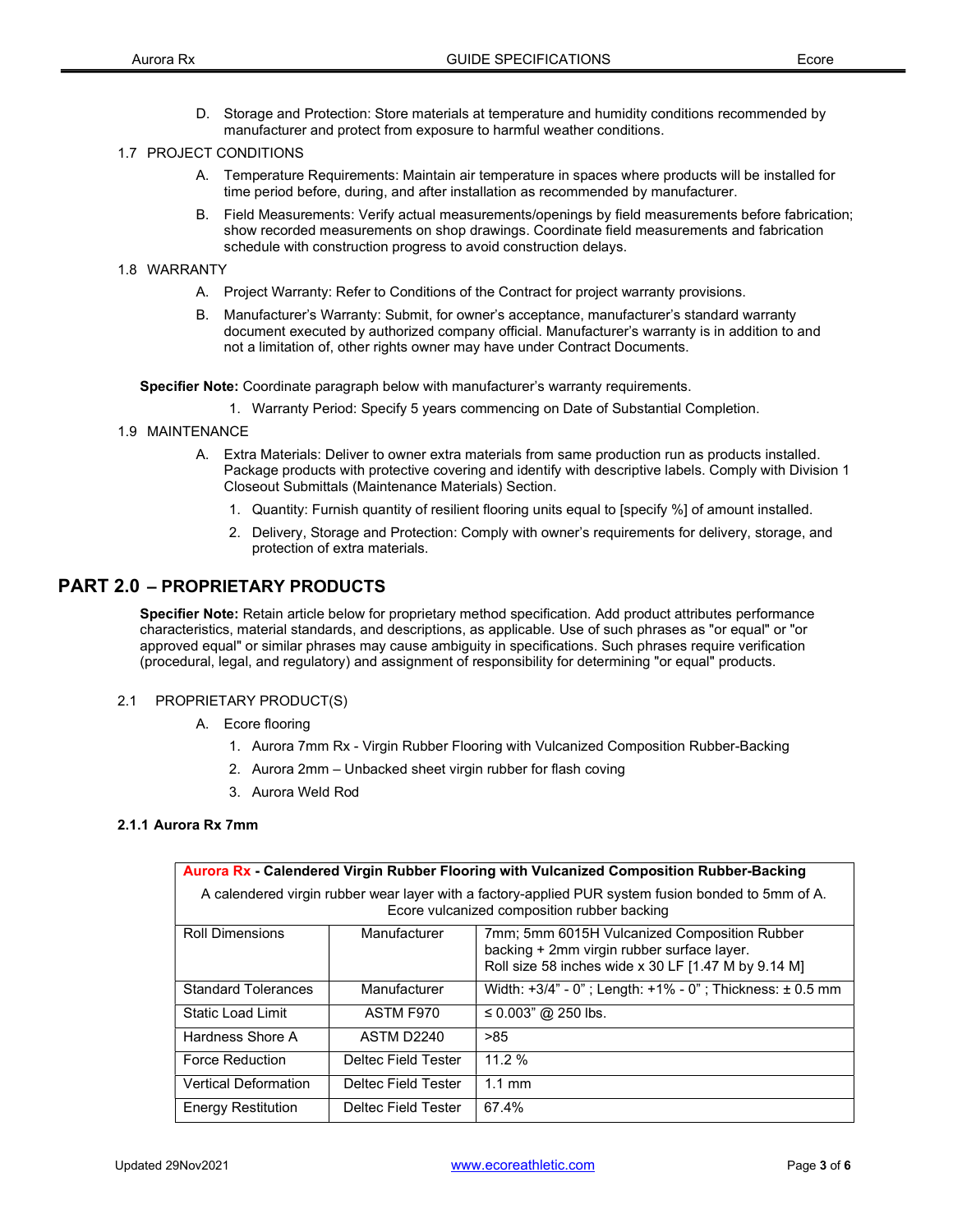| Dynamic Rolling Load                    | <b>ASTM F2753</b>                 | Good; 10,000 cycles - 231 lbs   |
|-----------------------------------------|-----------------------------------|---------------------------------|
| <b>Chair Casters</b>                    | ASTM D6962 /<br>EN 985            | Good; 10,000 cycles - 231 lbs.  |
| Coefficient of Friction                 | ASTM D2047                        | $\geq 0.5$                      |
| Abrasion resistance                     | <b>ASTM D3389 / EN</b><br>649     | Pass                            |
| <b>Dimensional Stability</b>            | <b>ASTM F-2199</b>                | $+0.04%$                        |
| <b>Critical Radiant Flux</b>            | ASTM E-648                        | Class I $(0.58 \text{ W/cm}^2)$ |
| Resistance to Light                     | <b>ASTM F1515; ISO</b><br>105-B02 | $\triangle E \leq 8.0$          |
| <b>Heat Stability</b>                   | <b>ASTM F-1514</b>                | $\triangle E \le 8.0$           |
| IIC - Impact Insulation<br><b>Class</b> | ASTM E492                         | 52                              |
| STC - Airborne<br>Sound                 | ASTM E413                         | 53                              |
| CHPS/CA 01350                           |                                   | Pass                            |
| <b>Chemical Resistance</b>              | ASTM F925                         | See chart below                 |

# 2.1.2 Aurora Unbacked 2mm for **Flash Coving**

| Aurora Unbacked 2mm Virgin Rubber intended solely for Flash Coving |                                   |                                                                                      |  |  |  |  |  |
|--------------------------------------------------------------------|-----------------------------------|--------------------------------------------------------------------------------------|--|--|--|--|--|
| Roll sheet dimensions                                              | Manufacturer                      | Nominal thickness 2mm x 60 inches wide x 15<br>LF [1.83 M by 9.14 M]                 |  |  |  |  |  |
| <b>Standard Tolerances</b>                                         | Manufacturer                      | Width: $+3/4$ inch - 0; Length: $+1\%$ - 0;<br>thickness $+0.008$ inch $-0.004$ inch |  |  |  |  |  |
| Static Load Limit                                                  | ASTM F970                         | ≤ 0.003" @ 250 lbs.                                                                  |  |  |  |  |  |
| Hardness Shore A                                                   | ASTM D2240                        | >85                                                                                  |  |  |  |  |  |
| Coefficient of Friction                                            | ASTM D2047                        | $\geq 0.5$                                                                           |  |  |  |  |  |
| <b>Chemical Resistance</b>                                         | ASTM F925                         | Pass                                                                                 |  |  |  |  |  |
| Abrasion resistance                                                | ASTM D3389 / EN 649               | Pass                                                                                 |  |  |  |  |  |
| <b>Critical Radiant Flux</b>                                       | ASTM F648                         | Class I (0.45 W/cm <sup>2</sup> )                                                    |  |  |  |  |  |
| Resistance to Light                                                | <b>ASTM F1515/</b><br>ISO 105-B02 | $\triangle E \leq 8.0$                                                               |  |  |  |  |  |
| Resistance to Heat                                                 | <b>ASTM F-1514</b>                | $\Delta E \leq 8.0$                                                                  |  |  |  |  |  |
| CHPS/CA 01350                                                      |                                   | Pass                                                                                 |  |  |  |  |  |

# 2.1.3 Aurora Weld Rod

| <b>Aurora Weld Rod</b> |                                            |  |  |  |
|------------------------|--------------------------------------------|--|--|--|
| Material               | Thermosplastic                             |  |  |  |
| <b>Dimensions</b>      | Spool length 150 LF [46 M] by 3mm diameter |  |  |  |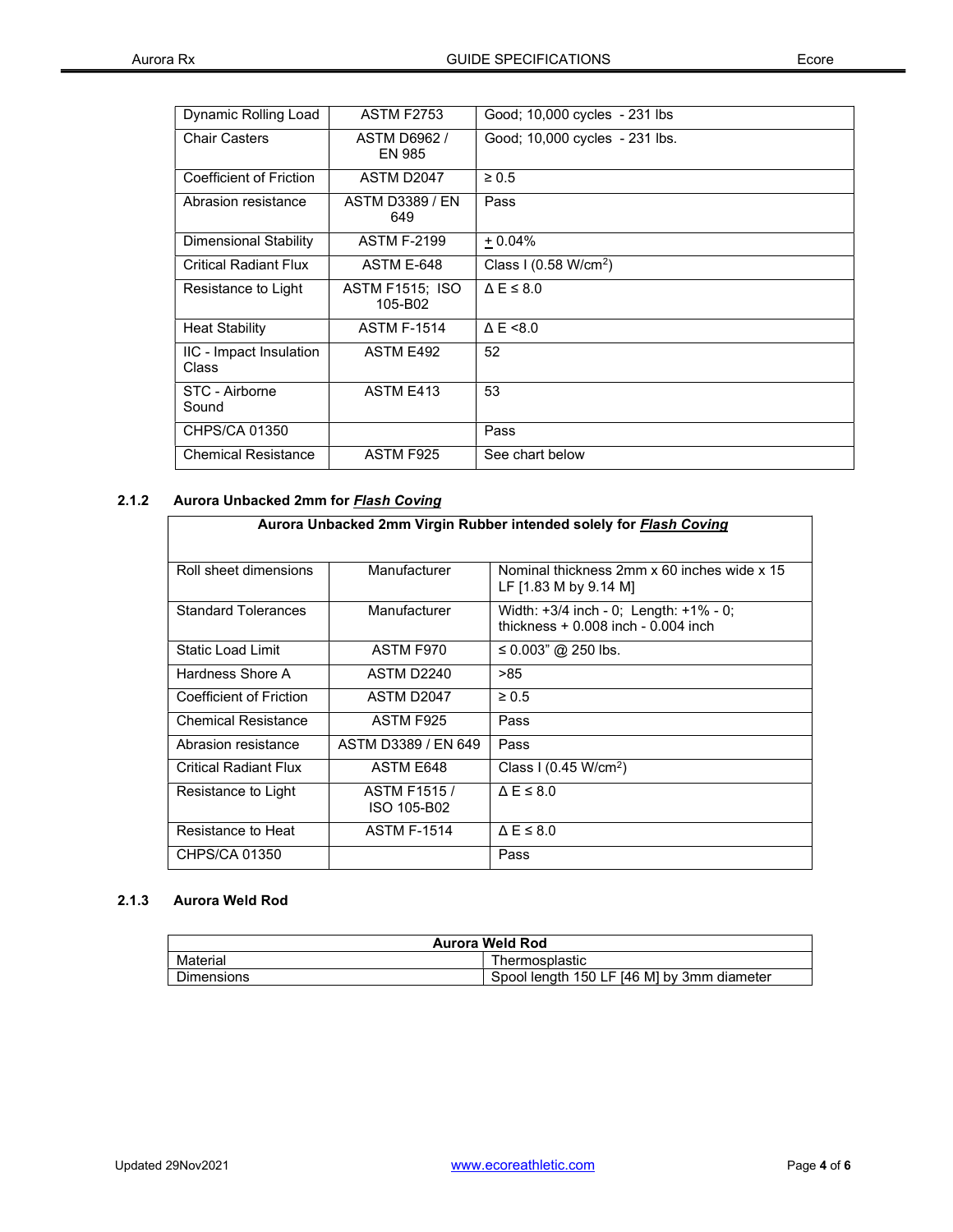| Aurora Chemical Resistance Chart (ASTM F 925)                                                                                |                 |                      |                                                            |                      |                             |  |  |  |
|------------------------------------------------------------------------------------------------------------------------------|-----------------|----------------------|------------------------------------------------------------|----------------------|-----------------------------|--|--|--|
| <b>CHEMICALS</b>                                                                                                             | 1 hr.           | 24 hrs               | <b>CHEMICALS</b>                                           | 1 hr                 | 24 hrs                      |  |  |  |
| <b>ACIDS</b>                                                                                                                 | <b>Solvents</b> |                      |                                                            |                      |                             |  |  |  |
| <b>Hydrochloric Acid HCI</b><br>(5%)                                                                                         | 0               | 0                    | Acetone                                                    | 0                    | 0                           |  |  |  |
| Sulphuric Acid<br>H2SO4 (5%)                                                                                                 | 0               | 1                    | Benzene                                                    | 0                    | $\Omega$                    |  |  |  |
| White Vinegar<br>CH3COOH (5%)                                                                                                | 0               | 0                    | <b>Butanol</b>                                             | 0                    | 0                           |  |  |  |
| <b>BASES</b>                                                                                                                 |                 |                      | Carbon tetrachloride                                       |                      |                             |  |  |  |
| Ammonium Hydroxide<br>NH4OH (5%)                                                                                             | 0               | 0                    | Chloroform                                                 | 0                    | $\Omega$                    |  |  |  |
| Sodium Hydroxide NaOH<br>(5%)                                                                                                | $\mathbf 0$     | $\mathbf{1}$         | Ether                                                      | 0                    | $\mathbf{0}$                |  |  |  |
| <b>OXIDIZING AGENTS</b>                                                                                                      |                 |                      | Ethanol                                                    |                      |                             |  |  |  |
| <b>Bleach Sodium</b><br>Hypochlorite<br>(NaOCI) (5.25%)                                                                      | 0               | 0                    | Ethyl acetate                                              | 0                    | 0                           |  |  |  |
| Silver Nitrate (5%)                                                                                                          | 0               | $\mathbf 1$          | Formaldehyde                                               | 0                    | 0                           |  |  |  |
| <b>STAINING AGENTS</b>                                                                                                       |                 |                      | Gasoline                                                   |                      |                             |  |  |  |
| <b>Betadine</b>                                                                                                              | 0               | 0                    | Kerosene                                                   | 0                    | 0                           |  |  |  |
| Coffee                                                                                                                       | 0               | $\mathbf 0$          | Methanol                                                   | 0                    | 0                           |  |  |  |
| <b>Cresol Red</b>                                                                                                            | 0               | 0                    | Methyl ethyl ketone                                        | 0                    | 0                           |  |  |  |
| Disinfectant Phenol (5%)                                                                                                     | 1               | $\overline{2}$       | <b>Mineral Oil</b>                                         | $\Omega$             | 0                           |  |  |  |
| Grape juice                                                                                                                  | 0               | 0                    | Rubbing Alcohol<br><b>Isopropyl Alcohol</b><br>(IPA) (70%) | 0                    | 0                           |  |  |  |
| lodine                                                                                                                       | 1               | $\mathbf{1}$         | Toluene                                                    | 0                    | 0                           |  |  |  |
| Methylene Blue                                                                                                               | 1               | 1                    | Trichloroethylene                                          | 0                    | 0                           |  |  |  |
| Olive Oil                                                                                                                    | 0               | 0                    | <b>White Mineral Spirits</b>                               | 0                    | 0                           |  |  |  |
| Proviodine                                                                                                                   | $\overline{0}$  | $\pmb{0}$            | Xylene                                                     | 0                    | 0                           |  |  |  |
| $\mathbf 0$<br>$\mathbf 0$<br>Urine                                                                                          |                 | <b>MISCELLANEOUS</b> |                                                            |                      |                             |  |  |  |
| Wright's Blood Stain<br>Solution                                                                                             | 1               | 1                    | Quaternary (EDTA)                                          | 0                    | 0                           |  |  |  |
|                                                                                                                              |                 |                      | Cigarette burn (1<br>min)                                  | Burn<br>(no<br>hole) | <b>Burn</b><br>(no<br>hole) |  |  |  |
| Coding system of results:<br>0: no change<br>1: slight discoloration<br>2: moderate discoloration<br>3: severe discoloration |                 |                      |                                                            |                      |                             |  |  |  |

## 2.2 PRODUCT SUBSTITUTIONS

2.3.1 Substitutions: No substitutions permitted.

2.4 RELATED MATERIALS

2.4.1 Related Materials: Refer to other sections listed in Related Sections paragraph herein for related materials.

2.5 SOURCE QUALITY

2.5.1 Source Quality: Obtain Vinyl Composition Rubber-backed Virgin Rubber resilient flooring materials from a single manufacturer.

# PART 3.0 – EXECUTION

Specifier Note: Revise article below to suit project requirements and specifier's practice.